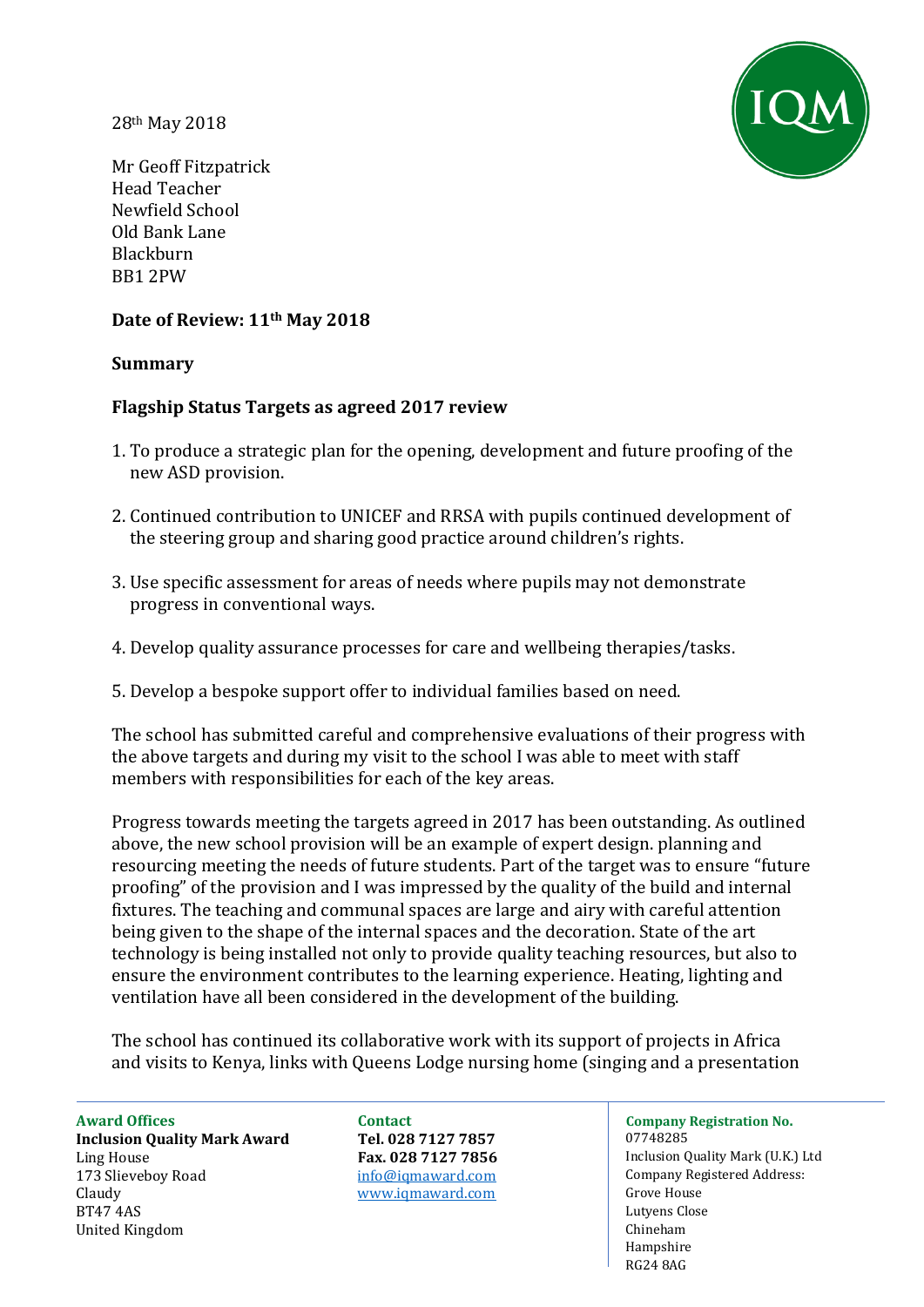



about Fairtrade) and has also been reaccredited at Gold level with the Rights Respecting School Award (RRSA).

(Gold award: Rights Respecting is the highest stage of the Rights Respecting Schools Award (after Bronze: Rights Committed and Silver: Rights Aware). It is granted by Unicef UK to schools that have fully embedded children's rights throughout the school in its policies, practice and ethos, as outlined in the three RRSA Strands.)

I was able to verify the accuracy of the evaluations made by the school in all other targets through my discussions with key staff members. The school has made some significant changes to job titles and job descriptions in order to clarify roles and to provide higher levels of care and expertise. TA 1's have now been designated Education Health Care and Well Being Assistants to better reflect the role played within the school. Specific training has also been provided to meet the requirements of the role changes. The school excels in its multi professional approach to teaching and learning. The school nursing team, physiotherapists, occupational therapist and Speech and Language Therapists together with teaching and support staff all collaborate in providing the very best possible support and advice for students and parents.

As part of their ongoing and meticulous approach to recording, tracking and monitoring of pupil progress the school is now using the App. "Evidence for Learning".

## [\(www.evidenceforlearning.net\)](http://www.evidenceforlearning.net/)

Evidence for Learning: "It lets you define, create and use Assessment Schemas so that you can perform summative assessment with your frameworks – integrated with the evidence already gathered and formative assessment tools built into Evidence for Learning.

So instead of simply being able to link evidence and observations against individual statements within your framework, you can also record professional judgements reflecting on the depth of learning, mastery, competence or context, level of support, etc… using your own defined scale or continuum. You can define and assess up to 5 independent aspects for each assessable outcome (Assessment Item).

The assessment data can then be exported as a csv/spreadsheet for data and cohort analysis."

The school has maintained and developed its practice within all 8 elements of the IQM award and Newfield continues to be an active member of the NWSAG and currently working on assessment for learners who are learning at a 'Non-Subject Specific' level. The school has also developed and maintained links with The Loyne Specialist School, Lancaster.

Particular features brought to my attention during my visit are the developments the school has made to improve and extend the support offered to families. The newly appointed deputy head has taken on the role of Parent Liaison and is working hard to increase the numbers of parents directly involved in the education of their sons and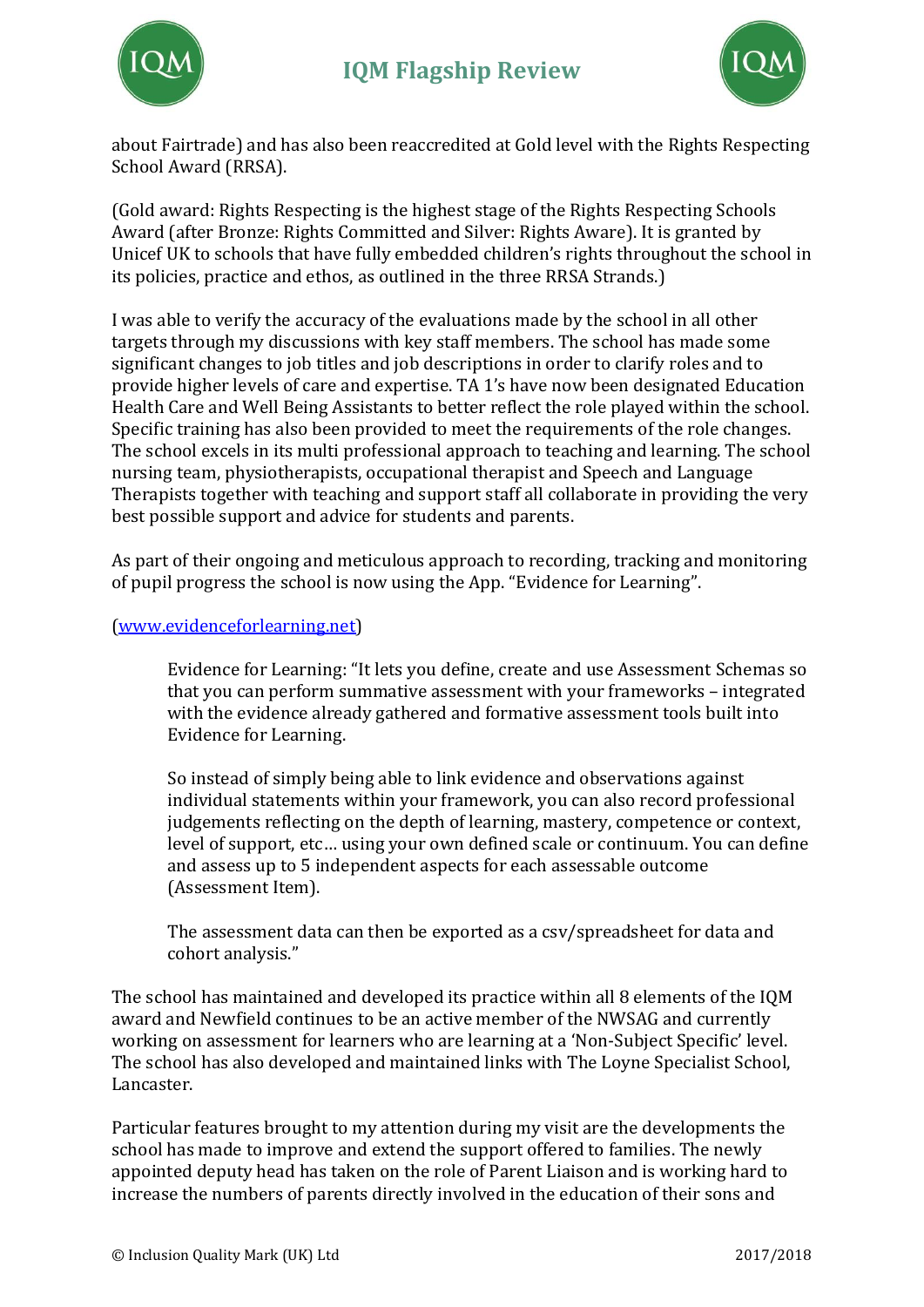



daughters. As noted in the documentation, specific workshops are being offered to parents. Pediatricians are part of this support role and even the school admin team are involved with the workshops and share information with the local SENCO groups.

I was very sad to hear of the headteachers recent illness and I wish him a very speedy recovery. Meanwhile the two deputy headteachers have stepped up to cover the absence. It is particularly disappointing for the head with the imminent opening (September) of the new Autism School which I know has been a focus for the head and whole school staff over a number of years. Considerable planning and design has gone into what is now a fabulous provision directly linked to Newfield School.

I was very privileged to have been given an escorted tour of the new school provision during my visit. It is clear that the school staff, architects and local authority have worked carefully together and have produced a state of the art building equipped to meet the complex needs of the students who will be attending from September. Not only has consideration been given to the interior design, classroom size, storage, meeting areas, specialist teaching provision, heating and ventilation, the outside spaces will enable students to utilise outside learning, play and relaxation. The whole site has been professionally landscaped, car parking and access has been redesigned to allow "through movement" of taxis, mini busses and visitors. The new build is blending in superbly with the existing building and I understand that plans are now in place to undertake some refurbishment work to the original school building, which should be pointed out, has been kept in an immaculate state of repair and decoration. Staff and students clearly respect and value the exceptional teaching and learning environment provided by Newfields.

I strongly support and recommend that Newfield School retains its IQM Flagship status and be reassessed in 12 months' time.

# **Assessor: Dave Stott**

#### **Findings confirmed by Inclusion Quality Mark (UK) Ltd:**

TMelas

…………………………………………. Joe McCann MBA NPQH Director of Inclusion Quality Mark (UK) Ltd